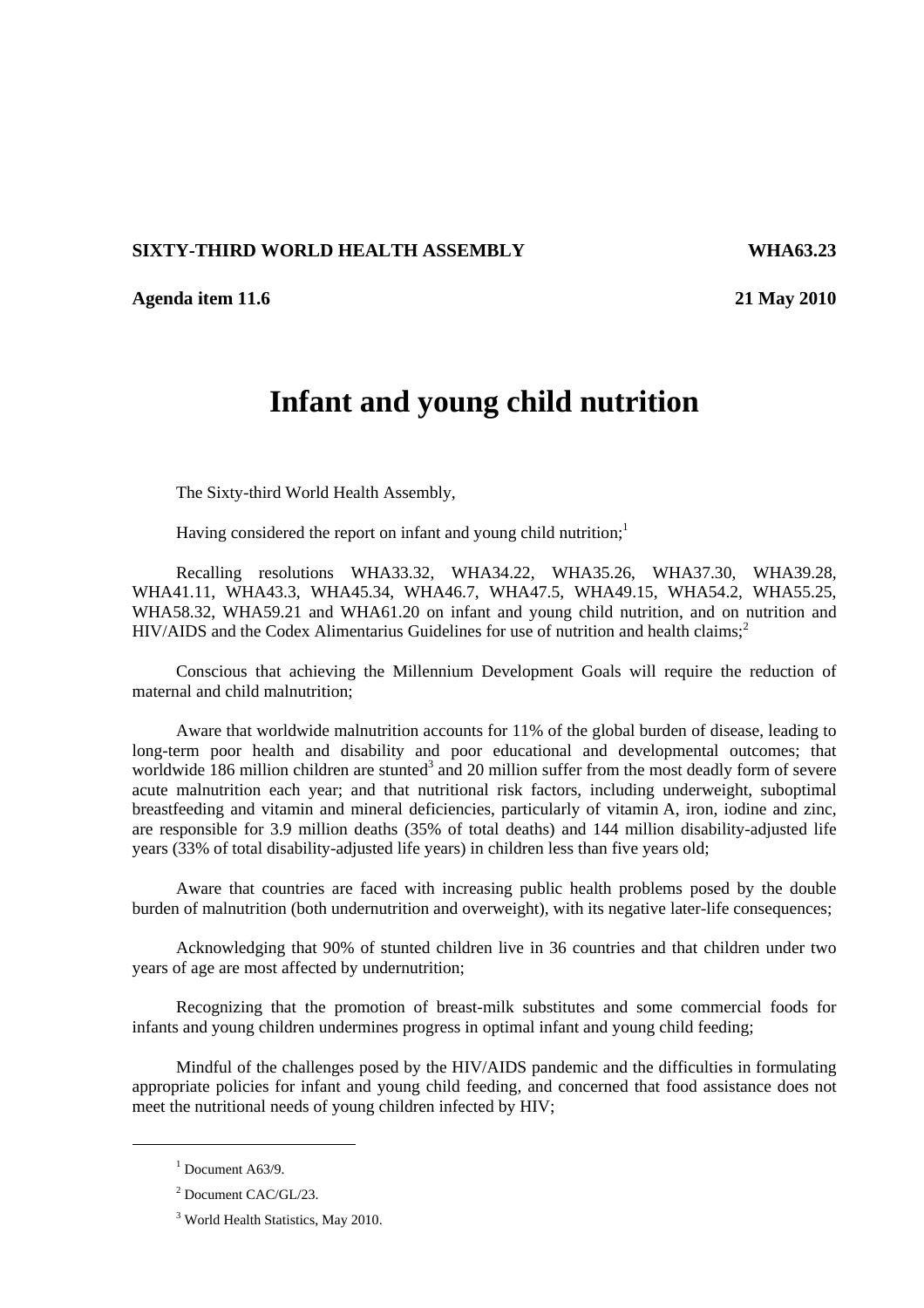Concerned that in emergencies, many of which occur in countries not on track to attain Millennium Development Goal 4 and which include situations created by the effects of climate change, infants and young children are particularly vulnerable to malnutrition, illness and death;

Recognizing that national emergency preparedness plans and international emergency responses do not always cover protection, promotion and support of optimal infant and young child feeding;

Expressing deep concern over persistent reports of violations of the International Code of Marketing of Breast-milk Substitutes by some infant food manufacturers and distributors with regard to promotion targeting mothers and health-care workers;

Expressing further concern over reports of the ineffectiveness of measures, particularly voluntary measures, to ensure compliance with the International Code of Marketing of Breast-milk Substitutes in some countries;

Aware that inappropriate feeding practices and their consequences are major obstacles to attaining sustainable socioeconomic development and poverty reduction;

Concerned about the vast numbers of infants and young children who are still inappropriately fed and whose nutritional status, growth and development, health and survival are thereby compromised;

Mindful of the fact that implementation of the global strategy for infant and young child feeding and its operational targets requires strong political commitment and a comprehensive approach, including strengthening of health systems and communities with particular emphasis on the Babyfriendly Hospital Initiative, and careful monitoring of the effectiveness of the interventions used;

Recognizing that the improvement of exclusive breastfeeding practices, adequate and timely complementary feeding, along with continued breastfeeding for up to two years or beyond, could save annually the lives of 1.5 million children under five years of age;

Aware that multisectoral food and nutrition policies are needed for the successful scaling up of evidence-based safe and effective nutrition interventions;

Recognizing the need for comprehensive national policies on infant and young child feeding that are well integrated within national strategies for nutrition and child survival;

Convinced that it is time for governments, civil society and the international community to renew their commitment to promoting the optimal feeding of infants and young children and to work together closely for this purpose;

Convinced that strengthening of national nutrition surveillance is crucial in implementing effective nutrition policies and scaling up interventions,

1. URGES Member States:

(1) to increase political commitment in order to prevent and reduce malnutrition in all its forms;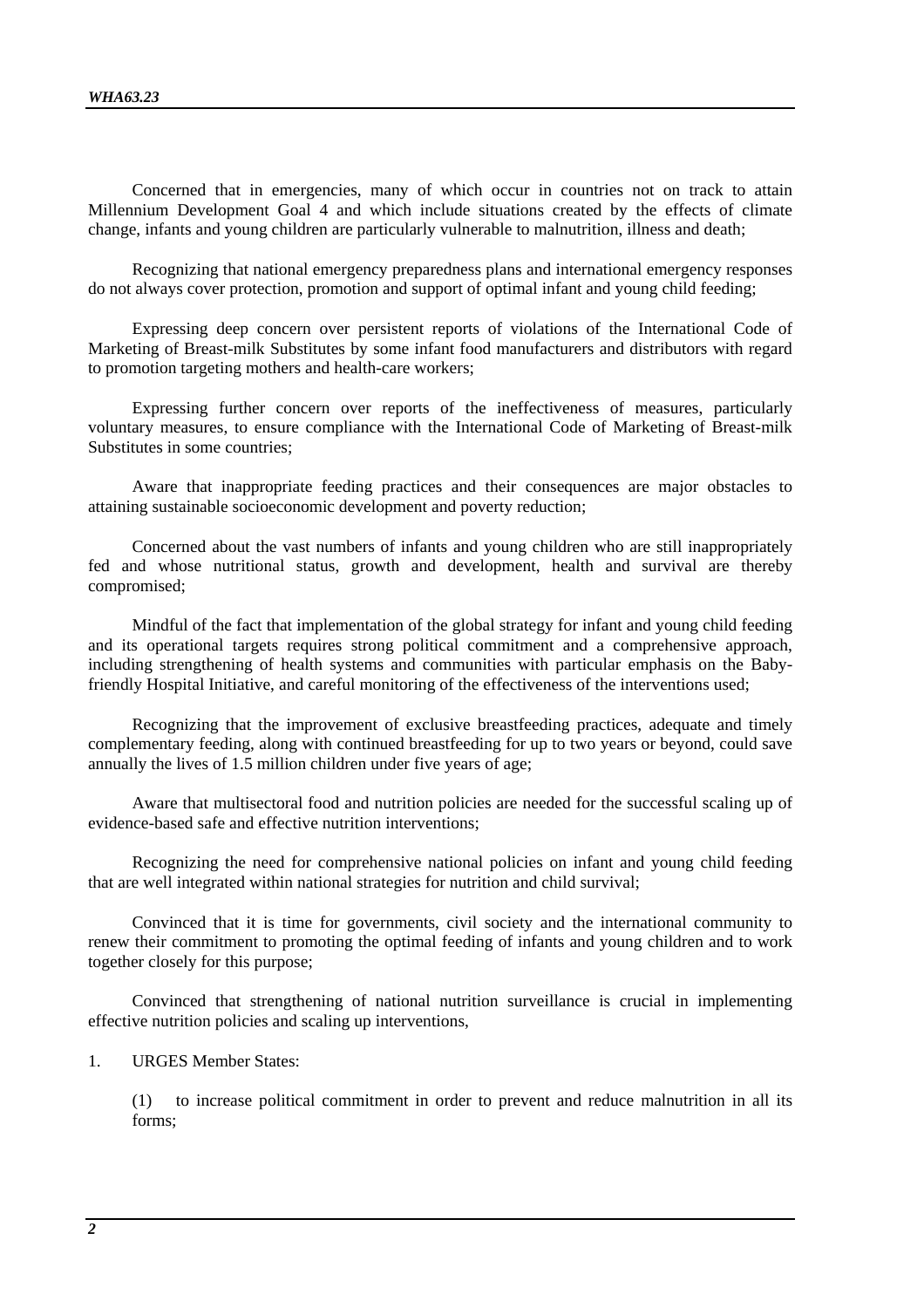(2) to strengthen and expedite the sustainable implementation of the global strategy for infant and young child feeding including emphasis on giving effect to the aim and principles of the International Code of Marketing of Breast-milk Substitutes, and the implementation of the Baby-friendly Hospital Initiative;

(3) to develop and/or strengthen legislative, regulatory and/or other effective measures to control the marketing of breast-milk substitutes in order to give effect to the International Code of Marketing of Breast-milk Substitutes and relevant resolution adopted by the World Health Assembly;

(4) to end inappropriate promotion of food for infants and young children and to ensure that nutrition and health claims shall not be permitted for foods for infants and young children, except where specifically provided for, in relevant Codex Alimentarius standards or national legislation;

(5) to develop or review current policy frameworks addressing the double burden of malnutrition and to include in the framework childhood obesity and food security and allocate adequate human and financial resources to ensure their implementation;

(6) to scale up interventions to improve infant and young child nutrition in an integrated manner with the protection, promotion and support of breastfeeding and timely, safe and appropriate complementary feeding as core interventions; the implementation of interventions for the prevention and management of severe malnutrition; and the targeted control of vitamin and mineral deficiencies;

(7) to consider and implement, as appropriate the revised principles and recommendations on infant feeding in the context of HIV, issued by WHO in 2009, in order to address the infant feeding dilemma for HIV-infected mothers and their families while ensuring protection, promotion and support of exclusive and sustained breastfeeding for the general population;

(8) to ensure that national and international preparedness plans and emergency responses follow the evidence-based Operational Guidance for Emergency Relief Staff and Programme Managers<sup>1</sup> on infant and young child feeding in emergencies, which includes the protection, promotion and support for optimal breastfeeding, and the need to minimize the risks of artificial feeding, by ensuring that any required breast-milk substitutes are purchased, distributed and used according to strict criteria;

(9) to include the strategies referred to in subparagraph 1(6) above in comprehensive maternal and child health services and support the aim of universal coverage and principles of primary health care, including strengthening health systems as outlined in resolution WHA62.12;

(10) to strengthen nutrition surveillance systems and improve use and reporting of agreed Millennium Development Goals indicators in order to monitor progress;

(11) to implement the WHO Child Growth Standards by their full integration into child health programmes;

<sup>&</sup>lt;sup>1</sup> Available online at http://www.ennonline.net/resources/6.